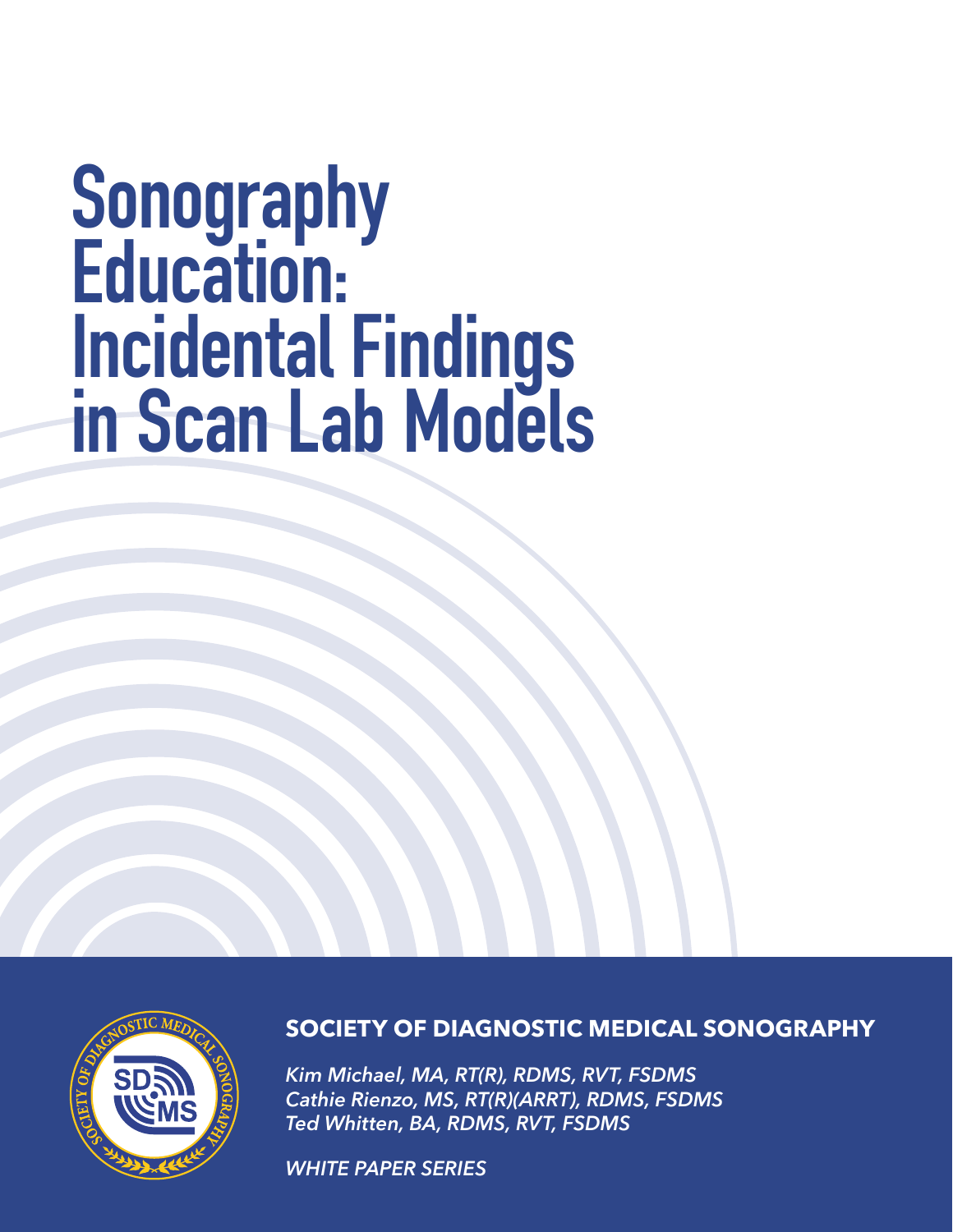**Disclaimer:** This informational resource is provided by the Society of Diagnostic Medical Sonography (SDMS) to facilitate discussion of complex issues affecting the diagnostic medical sonography profession. It is meant to help readers understand an issue, solve a problem, or make a decision. The information presented does not represent SDMS policy and should not be considered medical or legal advice. The reader should always consult a physician (for medical advice) or an attorney (for legal advice) licensed in their state to discuss their specific facts and circumstances before relying on the information provided in this document.

Comments/Suggestions: The SDMS is committed to providing informational resources like this white paper to its members. If you have comments or suggestions for this or other informational white papers, please contact the SDMS at: executive@sdms.org

Discussions: SDMS Members are encouraged to utilize the SDMS Collaborate Community, https://collaborate.sdms.org, to discuss the issues addressed in this and other SDMS white papers.

Acknowledgements: The SDMS would like to acknowledge and thank Anna Burk, BS, RT(R), RDMS and Hannah Hammond, BS, RT(R), RDMS for their contributions to this white paper.

© Copyright 2021. Society of Diagnostic Medical Sonography, Plano, Texas. All Rights Reserved.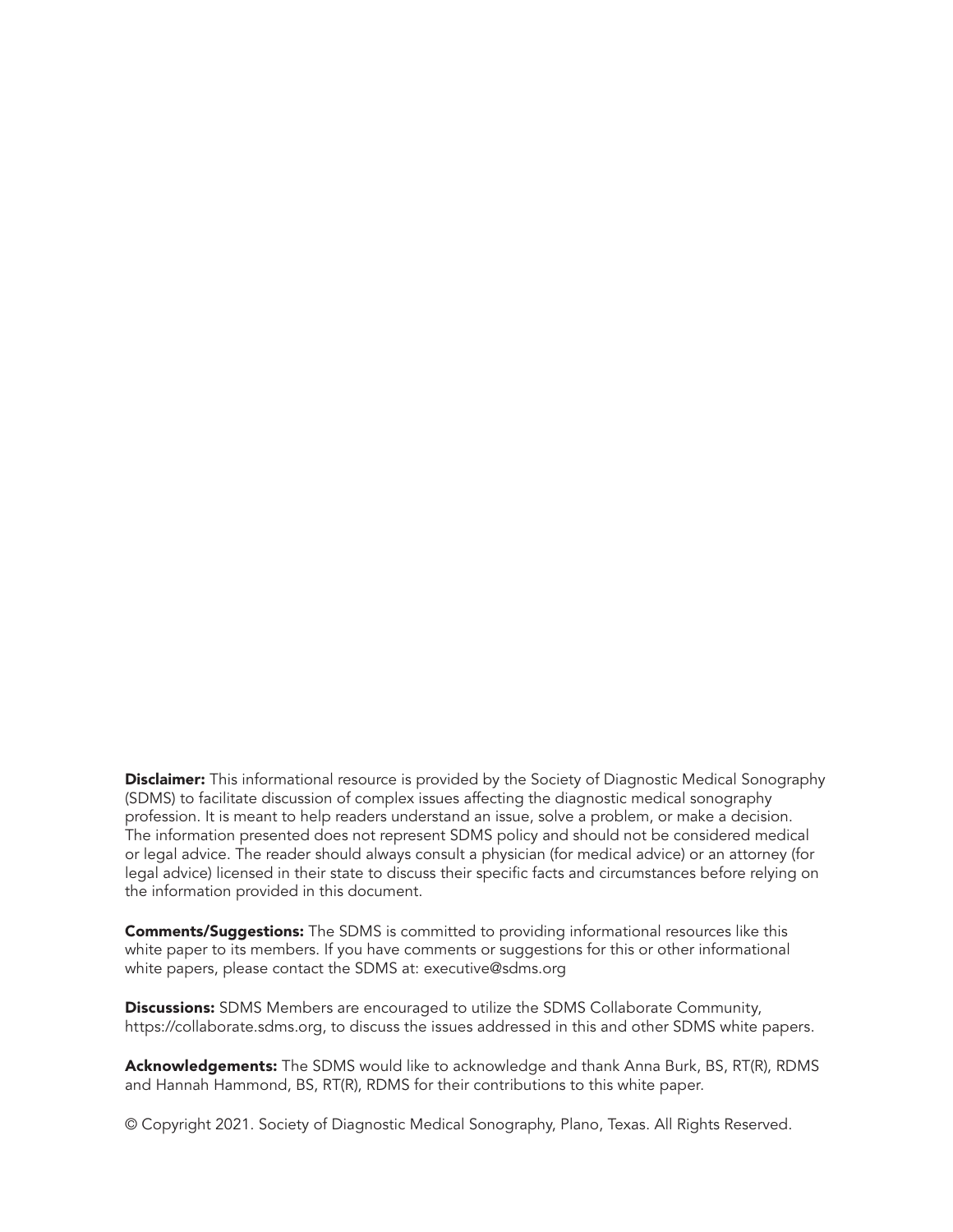# INTRODUCTION

Diagnostic medical sonography educational programs ("sonography program[s]") commonly use student volunteers, outside volunteers, and standardized patients ("model[s]") during hands-on sonography training sessions ("scan lab[s]") to practice sonographic procedures and techniques. This approach provides sonography students with the opportunity to practice on and interact with a variety of simulated patients as well as perfect their clinical scanning skills in a semi-structured educational environment. Utilizing student volunteers and outside volunteers may also reduce the expense associated with hiring trained, standardized patients and purchasing simulation phantoms.

#### Sonography Program Scan Labs

- 1. Provide scheduled and required experiences;
- 2. Provide student scanning exercises in a controlled laboratory setting;
- **3.** May occur in a classroom setting or in a clinical setting;
- **4.** May utilize paid or volunteer models, such as other students;
- **5.** Should occur under the personal supervision of qualified and appropriately credentialed faculty;



*Figure 1. Sonography Program Scan Labs*

- 6. Should occur in accordance with written policies, procedures, and disclosures to ensure that each model understands the purpose of the scan lab is educational, and not for diagnostic purposes;
- **7.** Should occur in accordance with all applicable infection control and disinfection standards; and
- 8. Should not take the place of clinical education in a hospital or office setting on actual patients but can enhance scanning experience in certain limited settings.

Adapted from: Policies & Procedures, *Joint Review Committee on Education in Diagnostic Medical Sonography*, May 2018, available at: http://www.jrcdms.org/policies.htm. Accessed August 26, 2018.

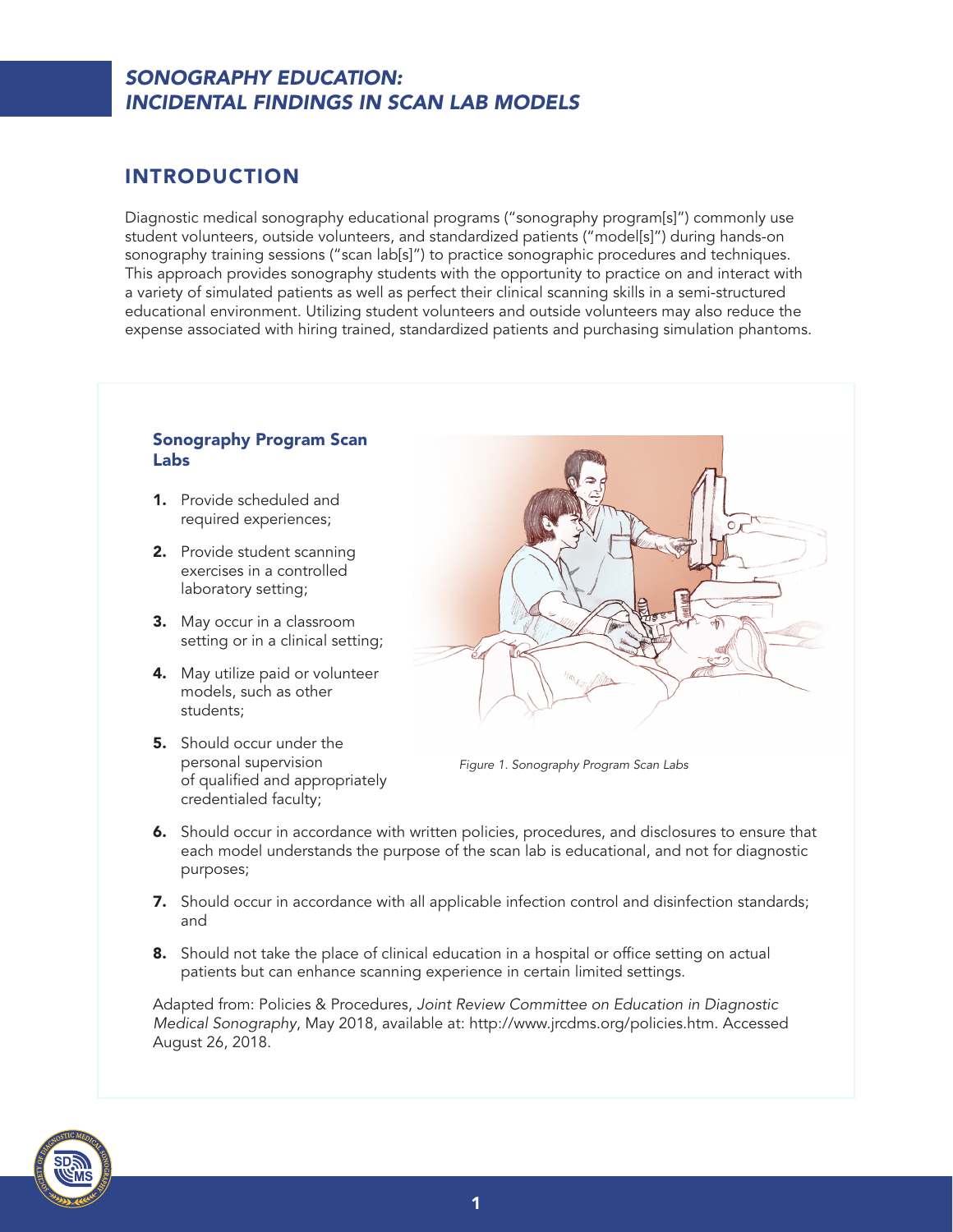#### Sonography Educational Program Accreditation

*While this white paper discusses one important aspect of the operation of sonography*  educational programs, such programs are advised to refer to the current Commission on *Accreditation of Allied Health Education Programs' (CAAHEP) Standards and Guidelines and the applicable Joint Review Committee/Committee on Accreditation's policies and procedures. Questions about their requirements should be directed to CAAHEP or the applicable Joint Review Committee/Committee on Accreditation.*

- *CAAHEP Standards and Guidelines https://www.caahep.org/Program-Directors/Standards.aspx*
	- *Committee on Accreditation for Advanced Cardiovascular Sonography (COA-ACS) https://www.caahep.org/About-CAAHEP/Committees-on-Accreditation/Advanced-Cardiovascular-Sonography.aspx*
	- *Joint Review Committee on Education in Cardiovascular Technology (JRC-CVT) http://jrccvt.org/policies%20&%20procedures.htm*
	- *Joint Review Committee on Education in Diagnostic Medical Sonography (JRC-DMS) http://www.jrcdms.org/policies.htm*

Sonography students, particularly incoming students, receive benefits from volunteering as a model such as:

- 1. Exposure to the scan lab setting;
- 2. Introduction to sonographic principles;
- **3.** Observation of the sonography student learning process and faculty teaching methodology; and
- 4. Introduction to sonographic terminology and imaging.<sup>7,9</sup>

With an educational scan lab, there is the possibility of uncovering an unexpected or "incidental finding".1-8 An incidental finding is the identification of a sonographic finding or medical condition that was previously unknown to the model. Incidental findings can range from normal anatomical or physiologic variation (e.g., functional cardiac murmur, etc.) or other minor findings to possible clinically significant or lifethreatening pathologies (e.g., ventral septal defect, vascular occlusion, suspected malignancy. etc.).2

The published literature on incidental findings primarily relates to clinical skills training in medical students. Pols et al, estimated the incidence of an incidental finding in medical students during practical or clinical skills training activities to be 1.5%.<sup>2</sup> Other studies

#### INCIDENTAL FINDINGS RANGE



*Figure 2. Incidental findings can range from minor to possibly life-threatening.*

found a high likelihood of unexpected findings during medical school training sessions.<sup>4</sup> Mills et al reported the rate to be up to 9.1%.11

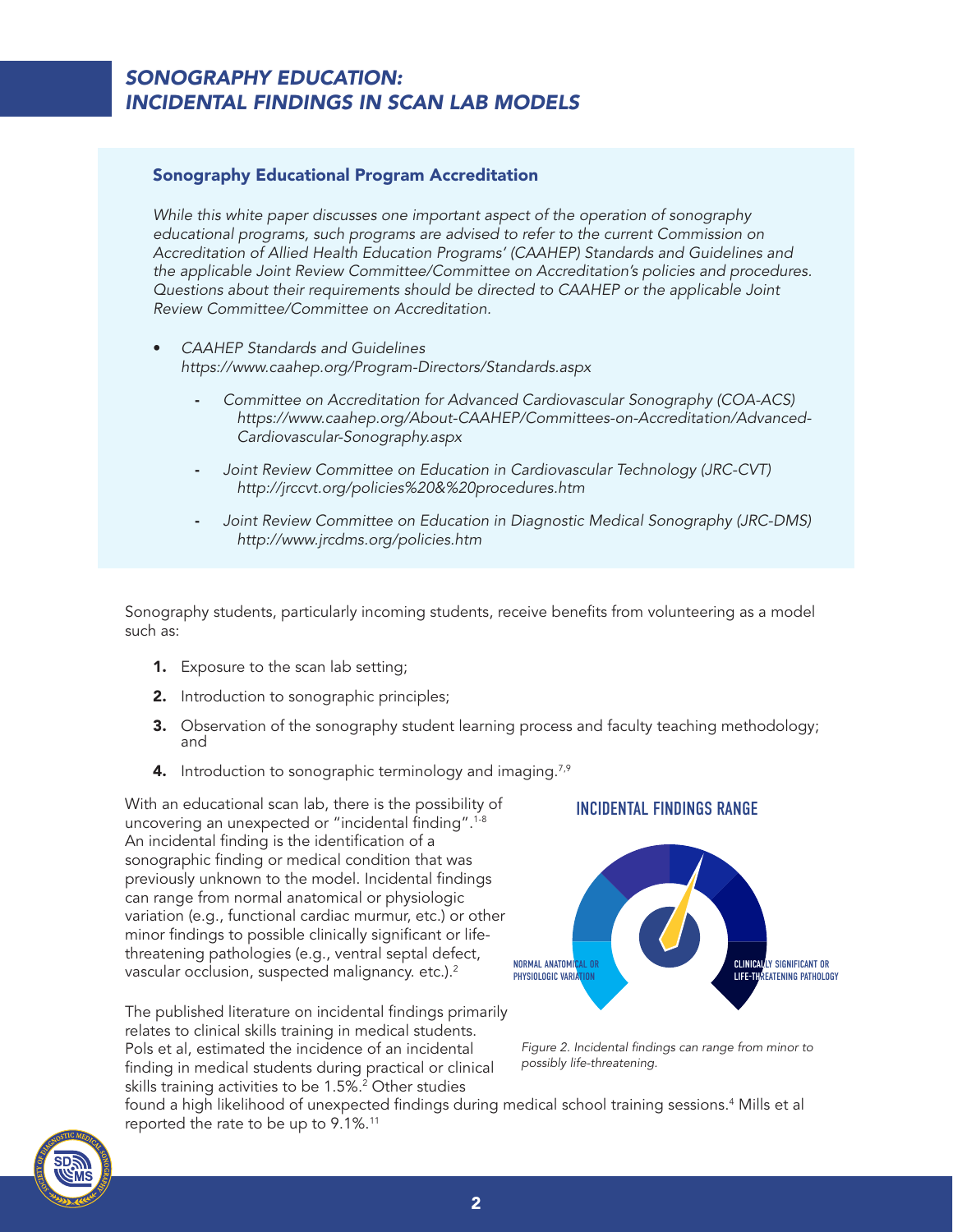The literature does not currently report the number of incidental findings discovered during sonography program scan labs. However, anecdotal information may suggest the number of incidental findings is rising. Possible reasons may include:

- Instructors teaching more scanning skills in the scan lab setting to help ensure students have fully developed the necessary skills and techniques for the clinical setting; and
- An increase in the number of sonography programs and number of students enrolled.

The discovery of an incidental finding has the potential to impact not only the model, but also the student performing the sonographic procedure, the scan lab instructor, other students in the scan lab, and the sonography program.<sup>1-8</sup> Because a number of legal and ethical issues can arise from the discovery and handling of an incidental finding during a simulated patient experience, the sonography program's written incidental finding policy and procedures, as well as model disclosure and HIPAA authorization forms, can help the sonography program deal with incidental finding appropriately and consistently.

Today, sonography programs may or may not have policies and procedures in place that address handling an incidental finding in the scan lab setting. The Commission on Accreditation of Allied Health Education Programs (CAAHEP), which accredits diagnostic medical sonography, cardiovascular technology, and advanced cardiovascular sonography educational programs in the United States, does not have a specific accreditation standard regarding the handling of incidental findings in the scan lab or clinical training environments.<sup>10</sup>

The sonography program's written policy and procedures should guide the response when a student or instructor discovers an incidental finding in a scan lab model. At least annually (or whenever updated), the sonography program should require all models (including student volunteers) to complete and sign the sonography program's written consent, HIPAA authorization, and medical history forms. Since student volunteers and other models may not expect or recognize that the risk for incidental findings exist, the sonography program should also provide models with the sonography program's written incidental finding policy and procedures and give them the opportunity to ask questions about these documents.<sup>1-8</sup> The sonography program should encourage models with questions about personal or confidential matters to meet with the program director or scan lab instructor privately (ideally before the scheduled scan lab).

#### Students and Incidental Findings in a Clinical Setting

*If an incidental finding is discovered by a sonography student while scanning a patient at a sonography program's clinical site (e.g., hospital, clinic, etc.), the student should discuss the possible incidental finding with their clinical site's clinical instructor or supervising sonographer (outside the patient's presence, if possible) and defer to the clinical site's staff and policies and procedures to handle the possible incidental finding.*

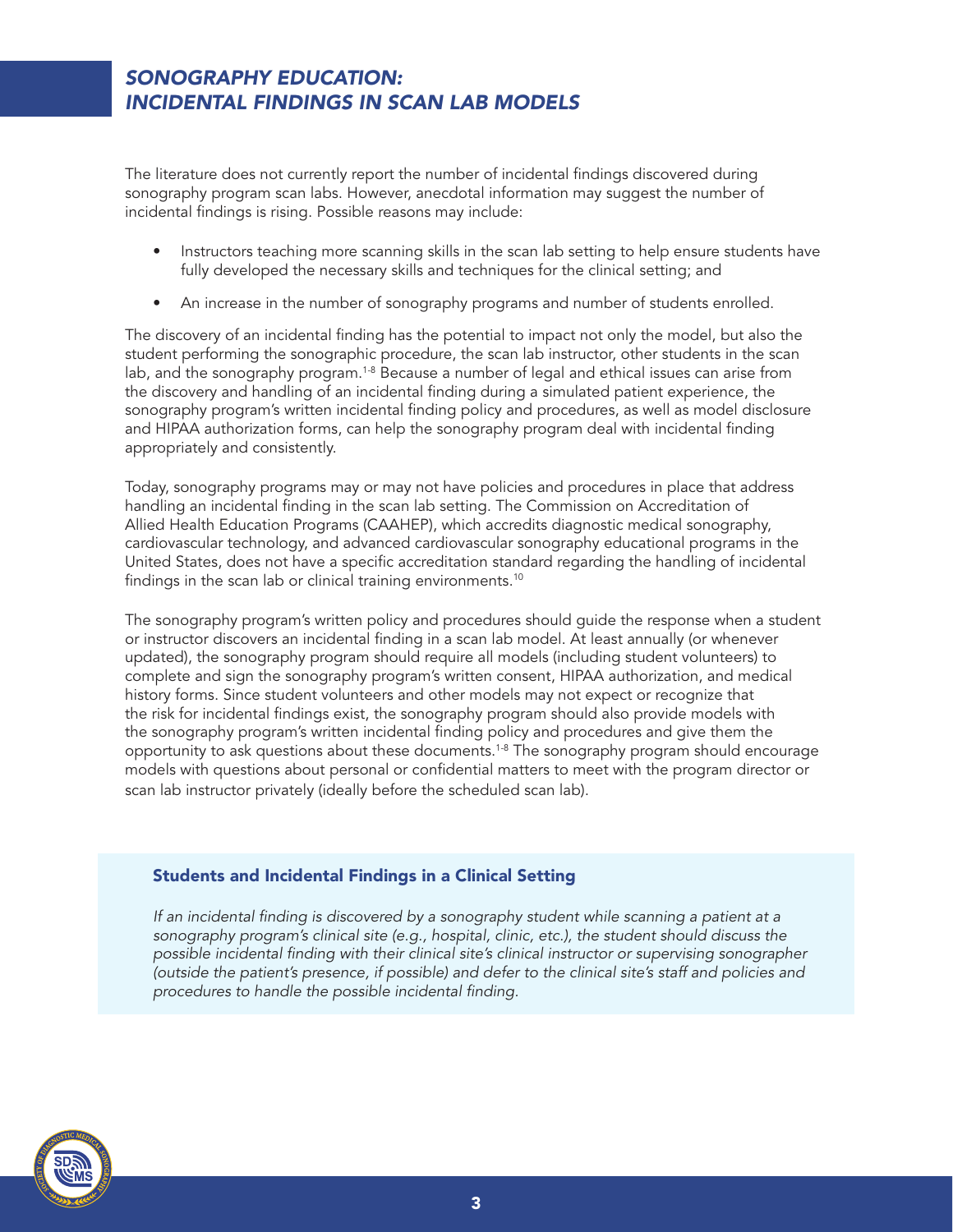The following table describes the various documents and forms that a scan lab may use. Although listed separately here, the sonography program could combine the forms into one or more forms.

| <b>SCAN LAB RESOURCES</b>                                 |                                                                                                                                                                                                                                                                                                                                                                       |
|-----------------------------------------------------------|-----------------------------------------------------------------------------------------------------------------------------------------------------------------------------------------------------------------------------------------------------------------------------------------------------------------------------------------------------------------------|
| <b>DOCUMENT &amp; FORMS FOR</b><br><b>SCAN LAB MODELS</b> | <b>DESCRIPTION</b>                                                                                                                                                                                                                                                                                                                                                    |
| Incidental Finding Policy and<br>Procedures               | Describes the sonography program's policy and procedures<br>for handling incidental findings discovered during a scan<br>lab.                                                                                                                                                                                                                                         |
| <b>Consent Form</b>                                       | Provides consent for the scan lab instructor, students, etc. to<br>perform the listed sonography procedures on the scan lab<br>model.                                                                                                                                                                                                                                 |
| <b>HIPAA Authorization Form</b>                           | Authorizes the sonography program's release of the model's<br>medical information to scan lab students. It should also<br>provide explicit authorization for the use of de-identified<br>scan lab images for education, research, etc. and should<br>authorize release of medical information to emergency<br>medical personnel and medical facilities, if necessary. |
| Medical History Disclosure Form                           | Provides the sonography program scan lab with the model's<br>pertinent past medical history. Having this information<br>available helps support development of the sonography<br>students' skill in obtaining and reviewing the patient's past<br>medical history.                                                                                                    |
| Incidental Finding Referral Form                          | Provides the model's personal physician with information<br>about the sonography program's scan lab and the incidental<br>finding(s) discovered.                                                                                                                                                                                                                      |

*Figure 3. Scan Lab Resources*

## STRATEGIES FOR DEVELOPMENT OF AN EFFECTIVE INCIDENTAL FINDING POLICY & PROCEDURES

Although the discovery of an incidental finding during the sonography scan lab environment could be life-altering or even life-saving, legal or ethical issues could also arise from incidental findings. If a student or scan lab instructor provides the model with what appears to be a medical diagnosis or inappropriately discloses the model's personal health information, the sonography program may be in violation of state or federal laws and regulations. Making a diagnosis or disclosure of incorrect information could also result in unnecessary anxiety and unnecessary care or medical costs for the model.

To help avoid issues resulting from the discovery of an incidental finding, a sonography program should have a written policy and procedures in place before they need them. For the policy and

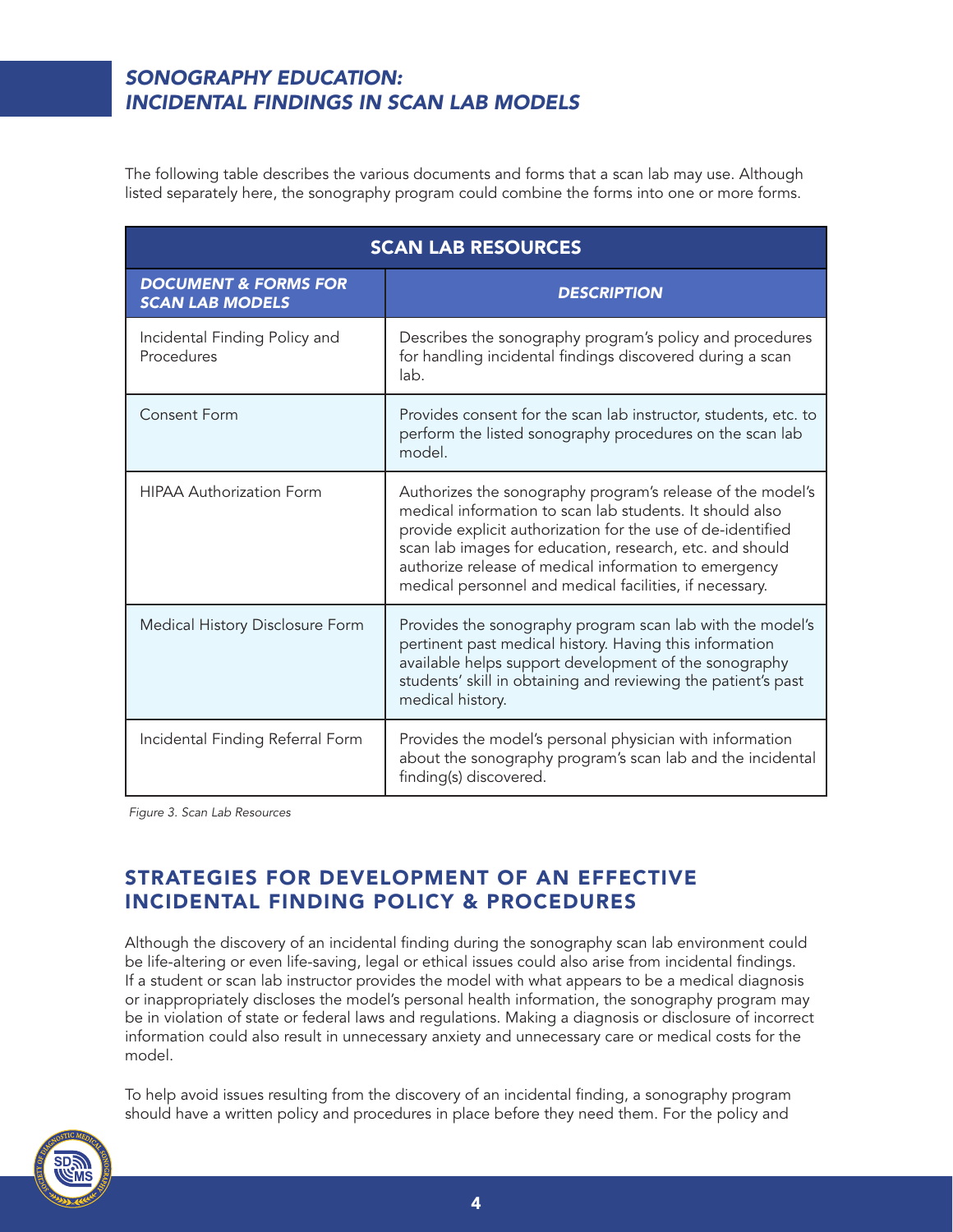procedures to be most effective, the sonography program should strive to involve key personnel in their development and implementation. Key personnel may include, but is not limited to the:

- Program director;
- Program medical advisor or director ("medical advisor");
- Program faculty, including the scan lab instructor(s), clinical coordinator(s) or instructor(s), etc.;
- Risk management staff; and
- Legal counsel.

It is important to remember that sonography students (and sonographers) cannot diagnose in either a clinical or an academic environment. Everyone involved with the sonography program, including all models, should understand that only a qualified physician can make a medical diagnosis, including when an exam during a scan lab uncovers an incidental finding. If available, the sonography program's medical advisor could speak with the model about the incidental finding. However, in many cases, the scan lab instructor or program director is the one who will disclose the incidental finding to the model.

*"During the scan lab, the sonographic examination appeared to be different than expected. I cannot be sure if it is significant or not. You should consult your personal physician or other healthcare provider (e.g., physician's assistant, nurse practitioner, etc.) and tell them you were participating as a model in a nondiagnostic sonography scan lab and the sonographic examination appeared to be different than expected. Your personal physician will decide whether you should have a diagnostic sonographic examination performed. If you don't have a personal physician, I can provide* 



*Figure 4. Upon discovery of an incidental finding, the medical advisor, scan lab instructor or program director should disclose the incidental finding to the model.*

*you with a list of physicians in the area who you may wish to contact for follow-up. If you are a student, you may wish to contact your school's student health services."*

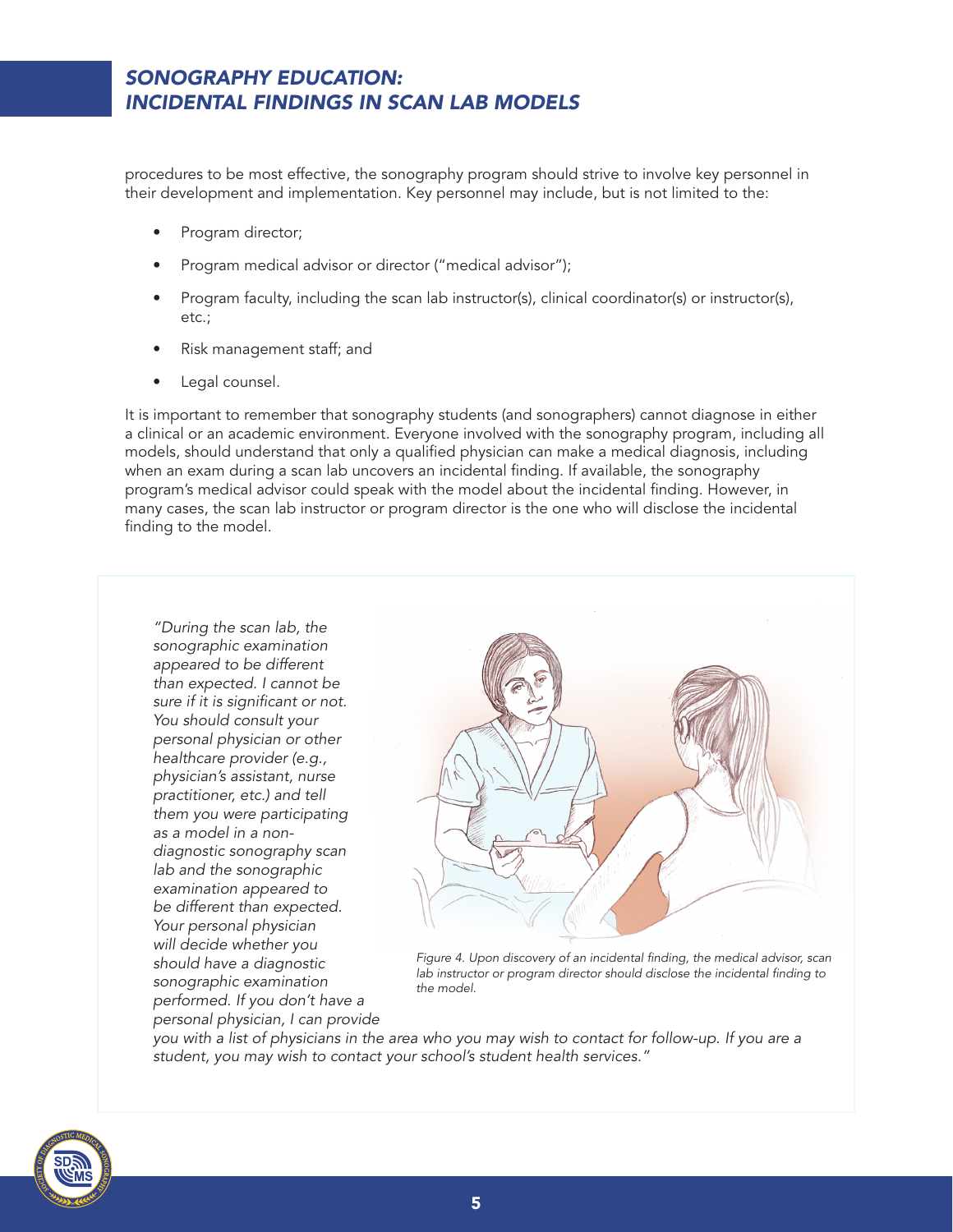The sonography program should review the written incidental finding policy and procedures periodically (e.g., annually) and obtain the feedback and approval of the sonography program's key personnel. The sonography program's faculty, administrative staff, clinical coordinator(s), or instructor(s) should fully understand the incidental finding policy, how to respond to questions about the policy, and the procedures to follow if they or a student discovers an incidental finding during a preliminary scan ("pre-scan[s]") or a scan lab.

The policy and procedures should address handling a range of possible incidental findings – from normal anatomical or physiologic variations or other minor findings to possible clinically significant or life-threatening conditions. There is no "bright line" or "easy button" as every incidental finding situation will be somewhat different, and no policy can specifically address the entire range of possible incidental findings. If a student or instructor discovers a possible clinically significant or lifethreatening condition in the scan lab setting, it is generally better to err on the side of caution and to ensure the model understands the scope of the incidental finding and has access to any needed medical care.

Some clinical findings in models will provide students with a unique opportunity to identify and differentiate between normal, normal variation, and abnormal anatomy and physiology. The lab instructor must carefully weigh the model's privacy and the value of a teachable moment in the scan lab setting. If the scan lab instructor has conducted a pre-scan and discussed the pertinent findings with the model in private, the model can make an informed decision in advance of the scan lab about whether they want to serve as a model and if so, what information they are comfortable with the instructor sharing with the students. Seeing an incidental finding in scan labs may also provide students with vital experience since they will most likely encounter incidental findings in the clinical setting.

The sonography program's policy and procedures should identify how, when, and whom reveals incidental findings to the model and to the participants in the scan lab. Ideally, the lab instructor will have completed a pre-scan and the model will have authorized the sharing of information with students and faculty. If the lab instructor has not completed a pre-scan, including all body organs or areas to be covered in the scan lab, or a student discovers a new incidental finding during the scan lab, the lab instructor could:

- 1. Pull the model aside and share information about the incidental finding;
- 2. Switch models without drawing attention; or
- 3. Take a break and discuss the incidental finding with the model.

Whenever possible, the lab instructor should avoid last minute or spur-of-the moment changes in models since doing so could make it difficult to conduct a pre-scan and as a result may significantly complicate the scan lab if a student uncovers an incidental finding.

Due to the nature of the educational setting, it is often difficult to maintain a model's privacy during a scan lab. Students and instructors will discuss the model's medical history, anatomy, or physiology, as well as sonographic technique, sonographic images, etc. during the scan lab. Additionally, other models in the scan lab may overhear these discussions. Lab instructors should require and maintain a professional atmosphere in the scan lab. They should stress to student sonographers that the scan lab is not a casual environment and should be treated as a simulated real-life experience (i.e., a sonographer would not blurt out what they see while scanning a patient in a clinical setting and they should not do so in the scan lab). Lab instructors should also remind students that information about any model regardless of the source (i.e., provided by the model, obtained by a lab instructor or

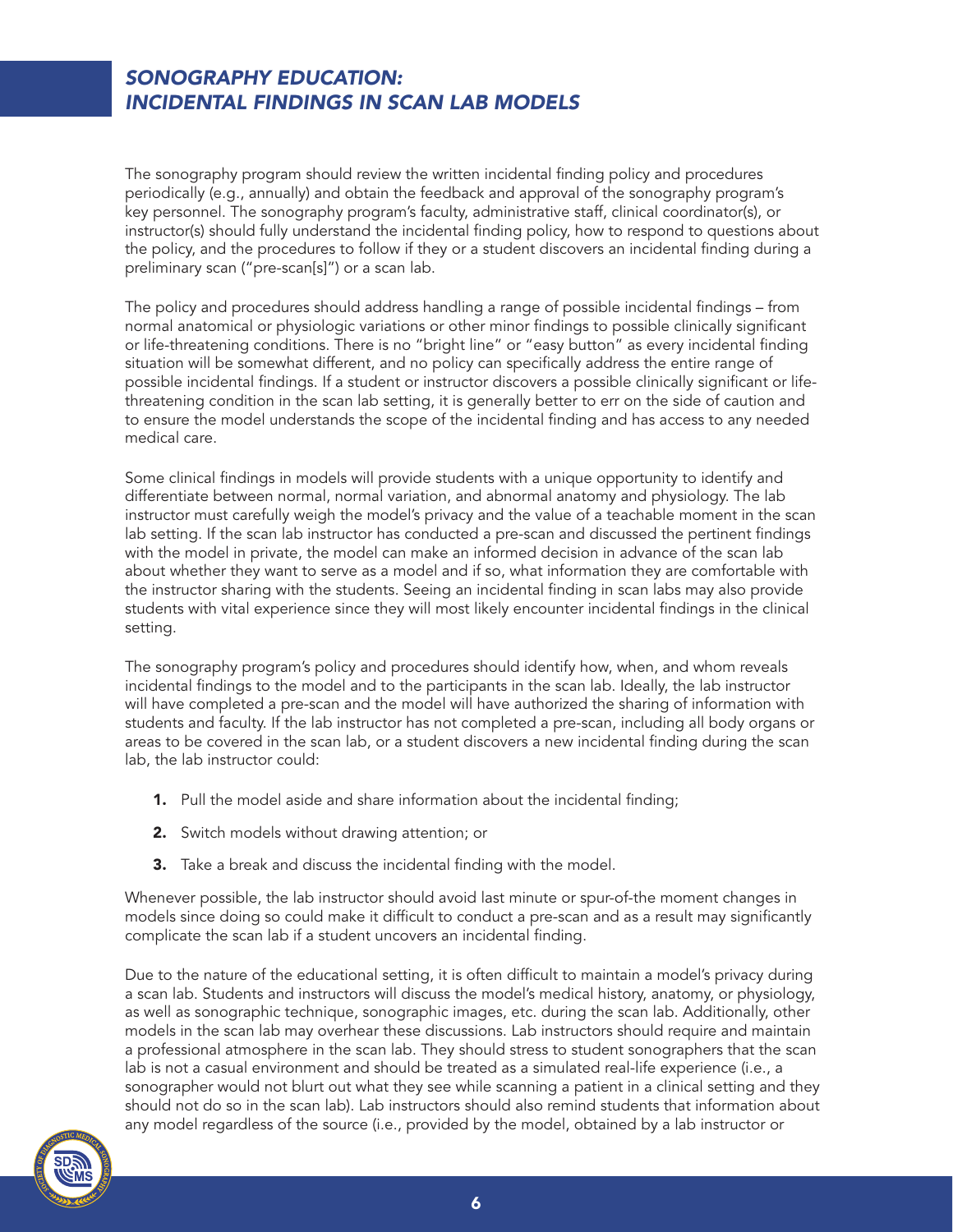student, or discussed during the scan lab) is strictly confidential and should not be discussed outside of the scan lab or classroom setting. Discussions outside of the scan lab setting could be particularly problematic if the model is also a student in the sonography program.

# CONSENT FORM CONSIDERATIONS

From a medico-legal perspective, a consent form used in a clinical setting discloses information to a patient about the applicable benefits, risks, and alternatives for a diagnostic test or a medical procedure or treatment. The provision of this information and the person's understanding of this information form the basis for the patient's "informed consent." It also documents the person's authorization to perform the specific diagnostic test, medical procedure or treatment, or to share patient information (e.g., with family members, personal physicians, other healthcare providers, insurance companies, etc.).

While a sonography program's scan lab does not set forth the expectation that it is for diagnostic purposes and no medical treatment is expected to result, it is still important that the model understand what to expect during the sonographic procedure and what will happen if an incidental finding is discovered during the scan lab. The sonography program's consent form for models can help answer many questions and address issues related to incidental findings before they arise.

A sonography program's staff (e.g., program director) typically develop the consent form for models and the sonography program's medical advisor, risk management staff, legal counsel, etc. should approve it. The sonography program staff should review the model's completed consent form with each model and answer any questions. The sonography program should store the signed and dated consent form as it would store any other documents containing confidential information (i.e., with access restricted to only those staff who need access to the consent form). Ideally, a model would sign a new consent form on an annual basis and provide in writing a revocation of consent to serve as a model. However, if a model only provides verbal revocation, the sonography program staff should document the verbal revocation in writing.

## DEVELOPMENT AND IMPLEMENTATION OF AN INCIDENTAL FINDINGS POLICY & PROCEDURES AND RELATED FORMS

While the actual content and format of a sonography program's incidental findings policy and procedures and related forms will vary, sonography programs should consider the following elements:

- Disclose the non-medical purpose of the sonographic procedure(s).
- Explain the prudent use of ultrasound and the As Low As Reasonably Achievable (ALARA) principle.
- List the minimum age required for participation as a model.
- Explain that participation is voluntary, and the model can stop at any time.

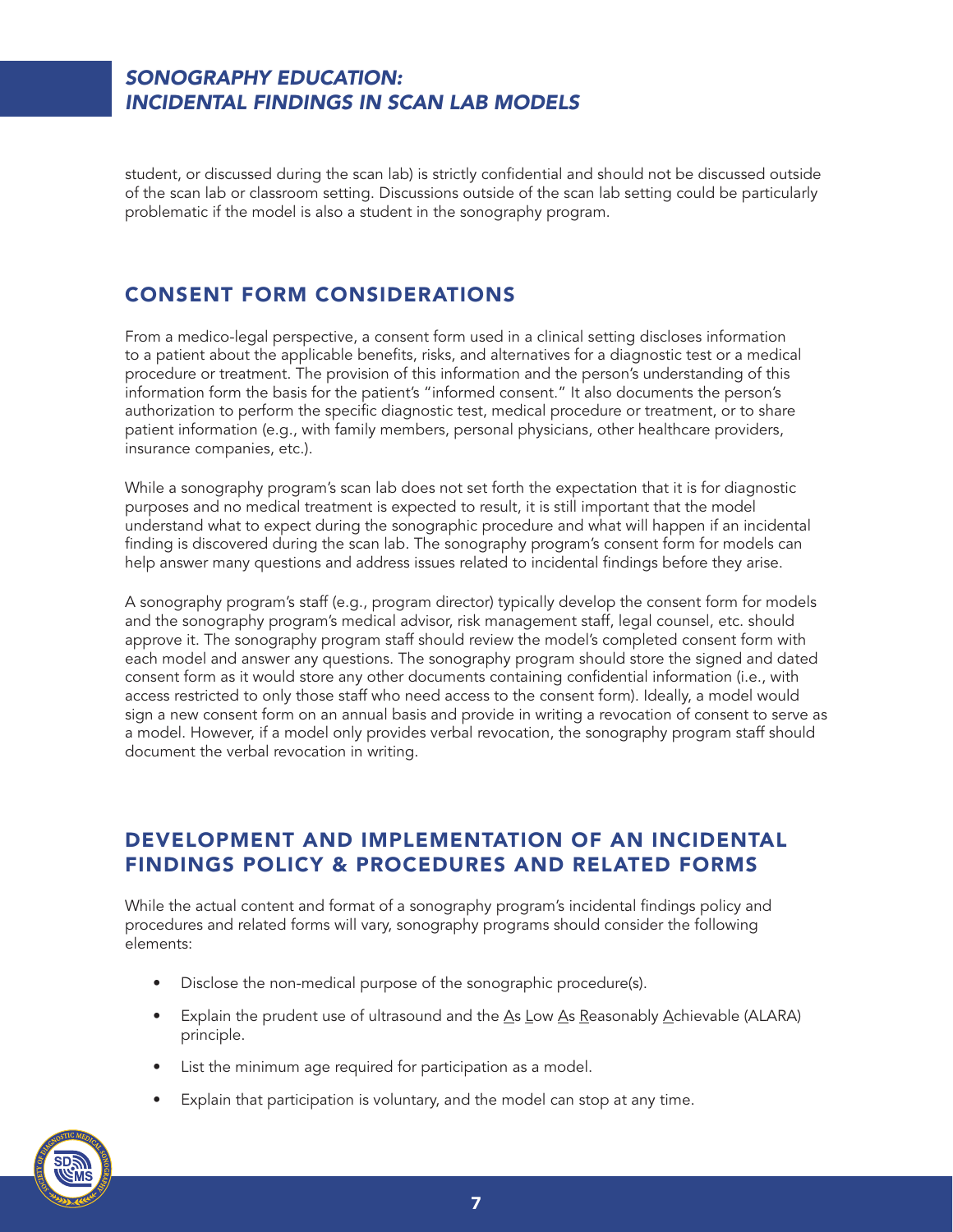- Request that the model disclose past pertinent medical history including known pathologies, past imaging studies, etc.
- Obtain the name, address, and telephone number for the model's personal physician (if applicable).
- Obtain written consent for the performance of sonography procedure(s).
- Document and store each model's written consent or revocation of consent.
- Obtain a signed Health Insurance Portability and Accountability Act of 1996 ("HIPAA") authorization form.
- Perform a pre-scan on the model (whenever feasible).
- Identify the body organs/areas, the sonographic procedures the scan lab instructor and students will perform, and the estimated amount of time the scan lab will take.
- List obstetrical scan lab requirements and restrictions (e.g., prior medical sonogram, no first trimester models, no more than one scan lab per month, no color doppler, etc.).
- Provide the incidental findings policy and procedures and all related forms to models, students, and staff.
- Ensure the scan lab is appropriately supervised when models (including students) are scanned.
- Provide procedures or a referral form for the referral of a model with a possible clinically significant or life-threatening incidental finding to their personal physician (or emergency personnel, if applicable).
- List who the sonography program should notify for each type of incidental finding (i.e., normal variation versus possible clinically significant or life-threatening).
- Describe how to handle emergency (life-threatening) situations that may arise in a scan lab setting.
- List the contact person(s) (e.g., Program Director) including contact information for questions about incidental findings policy and procedures or related forms.

*NOTE: Sonography programs may include some of the elements listed above in both the*  incidental findings policy and procedures and related forms for models. See below for additional *discussion of each element.*

Non-Medical Purpose: The consent form for models should disclose that all sonographic procedure(s) performed in the scan lab are for educational training purposes only. It should also disclose that the resulting sonographic images are not diagnostic, no physician will interpret them, and they will not be part of a medical record.

**Prudent Use of Ultrasound:** The consent form for models and the sonography program's policies and procedures should educate the model regarding the prudent and conservative use of ultrasound and the ALARA principle (e.g., the AIUM's Official Statement on *Safety in Training & Research*, http:// www.aium.org/officialStatements/36). The scan lab instructor should ensure that all sonographic procedures performed in the scan lab follow the ALARA principle. The sonography program may

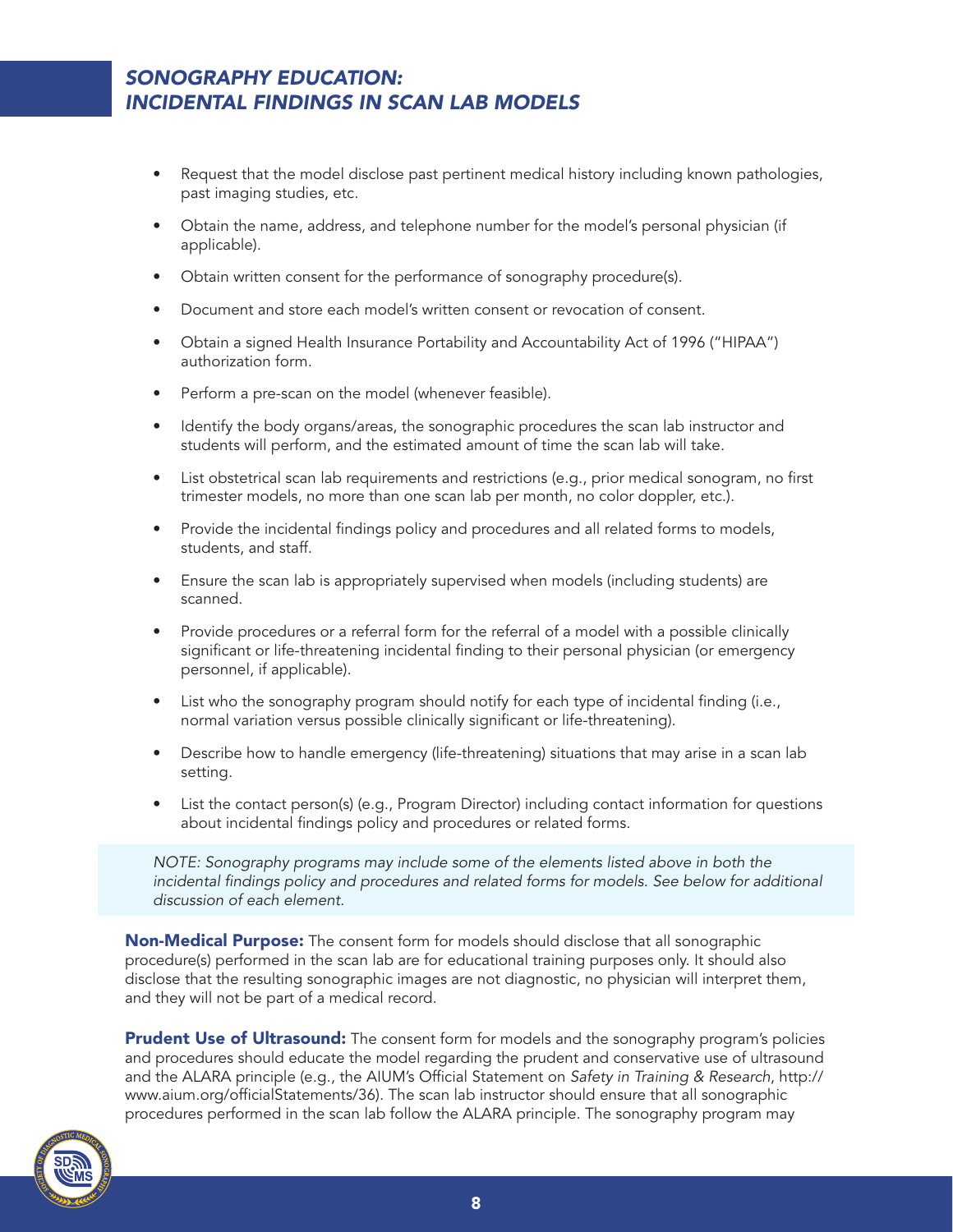set limits on the frequency that a model may volunteer (e.g., once per month), and the number and length of sonographic procedures that students and the scan lab instructor may perform, particularly with pregnant models.

**Legal Age:** Generally, the model must be able to legally sign the consent form and provide informed consent for the sonographic procedure(s) that the students and scan lab instructor will perform in the scan lab setting (e.g., 18 years of age or older, or a legally emancipated minor in the state). While less common, if the students or scan lab instructor is performing a sonographic procedure on a minor in a scan lab setting (e.g., in a pediatric sonography program), the minor's parent or legal guardian must sign the consent form to provide informed consent for the scan lab sonography procedure(s) on the minor. The sonography program should consider whether different scan lab requirements and limitations (e.g., length of scans, scan labs per month, etc.) should apply to pediatric models.

**Voluntary Participation:** At any time, a model must have the right to decline or otherwise withdraw consent for the sonographic procedure or discontinue being a model for the sonography program. If the model is also a sonography student, participation as a model in a scan lab must be optional and there must not be any kind of retaliatory action or pressure on the student (e.g., lowering of grade, discipline, bias, "shaming" or "bullying," peer pressure, etc.) for opting out of being a volunteer scan lab model.

Disclosure of Medical History Including Known Pathologies: Models should disclose any previously diagnosed pathology in the organ(s) or body area(s) to be scanned (if known).<sup>4</sup> Models should also disclose pertinent medical conditions, surgeries, treatments, open wounds, or active infections in the area to be scanned (e.g., staph infection, etc.). To protect the students and faculty, disclosure of certain existing pathologies (e.g., open wound or staph infection, etc.) may disqualify a model from participating. The disclosure should ask the model to designate a personal physician (e.g., primary care physician, obstetrician, etc.) that the sonography program will notify if the students or scan lab instructor discover a possible clinically significant or life-threatening incidental finding(s) during a pre-scan or a scan lab.

Referral to Model's Personal Physician: If a pre-scan or scan lab identifies a possible clinically significant or life-threatening incidental finding, the sonography program should refer the model to their personal physician, or in some cases, for emergency care. The sonography program should have a HIPAA release authorization from each model before a pre-scan or scan lab.

**Written and Verbal Consent:** The scan lab instructor should review the consent form with each model and answer any questions related to the form or the scan lab process.<sup>1,4-6,8</sup> Ideally, students in the scan lab should communicate with the model as they would communicate with a real patient in a healthcare setting, including but not limited to, obtaining consent, explaining the procedure to be performed, and answering any questions.

Documentation of a Model's Consent: The scan lab instructor or other designee should ensure the model has fully completed and signed the consent form before sonographic procedures begin on the model. The sonography program should securely store the consent forms in accordance with the sonography program's written document retention policy. The model should update their written consent if the organ(s), body area(s), or sonographic procedures are modified after the model originally signed the consent form.

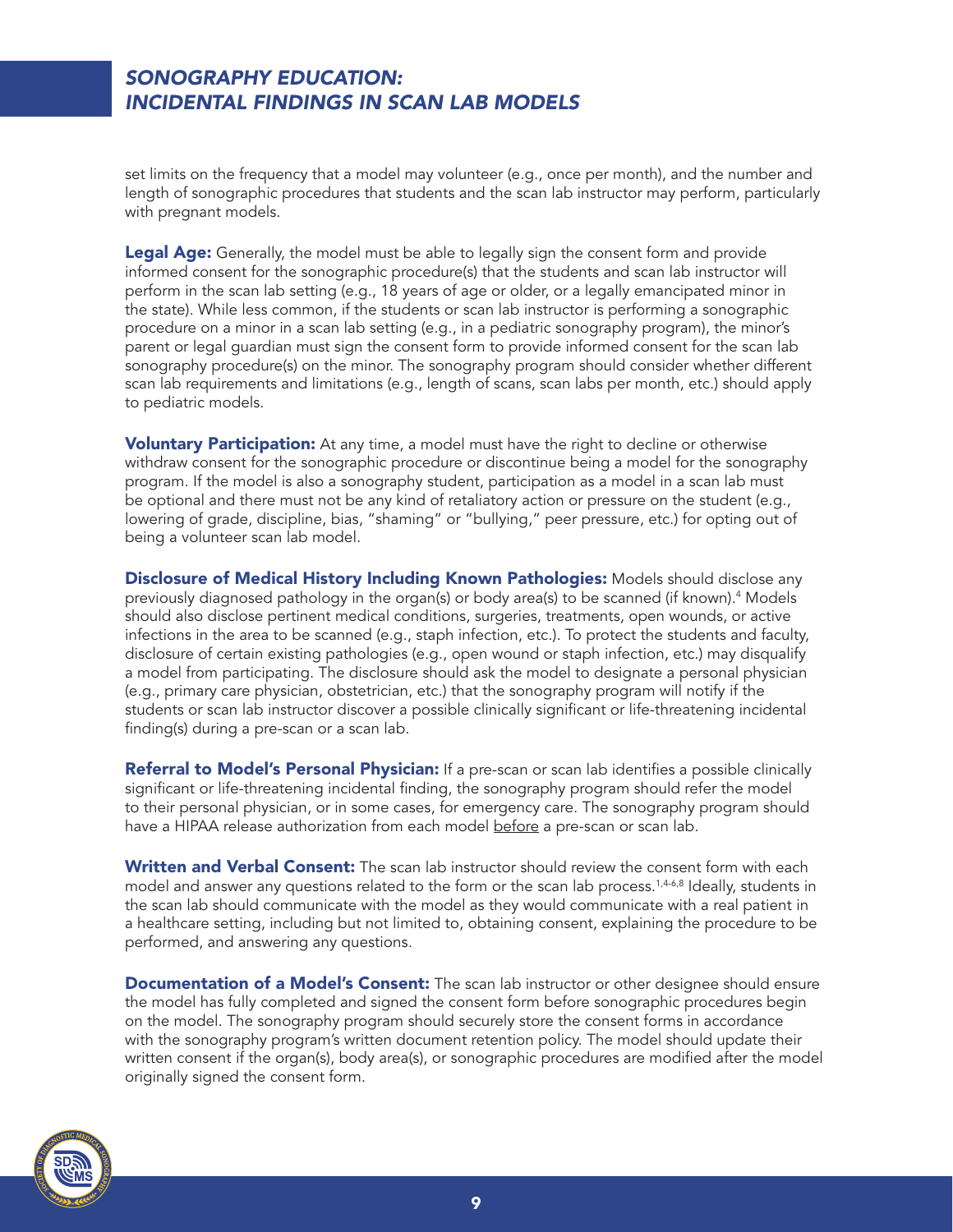**HIPAA Release:** The sonography program should use the consent form for models, or a separate HIPAA release, to provide authorization to the sonography program to share relevant information about the model's pre-existing medical conditions, sonographic images obtained during a prescan or scan lab, or incidental findings as necessary for training, medical, educational, or research purposes. This may include class discussions of images obtained in the scan lab, as well as sharing the information with the sonography program's medical advisor, program director, or other designee, as needed (in accordance with state and federal privacy statutes and regulations). It should also authorize sharing of this information with emergency personnel or facilities if students or the scan lab instructor discover a possible clinically significant or life-threatening incidental finding during a prescan or scan lab.

**Preliminary Scan:** When feasible, the scan lab instructor or a designee should perform the planned sonographic procedure(s) on the model's organ(s) or body area(s) prior to the start of the scan lab session. This cautionary measure can help ensure that the instructor identifies incidental findings in a private setting before the scan lab begins and allows the instructor to modify the planned scan lab, if necessary. The importance of this step cannot be over-stated as it may help avoid the surprise of an incidental finding during the scan lab.

Organs, Body Areas, and Sonographic Procedures: As a part of informed consent, the model should know the organ(s), body area(s), and type(s) and length of sonographic procedure(s) that the scan lab instructor and student(s) will perform. If a need arises that requires modification of the planned scan lab, the scan lab instructor should obtain the model's consent before examining another organ or body area or performing a different sonographic procedure. To preserve the safety and dignity of each model, scan labs should not include certain anatomically-sensitive sonographic procedures (e.g., breasts, genitalia, lower extremity above the knee, and the use of intracavitary probes).4,7,12

**Obstetrical Scan Labs:** All obstetrical scan lab models should be at least 18 weeks pregnant and have had a diagnostic medical sonogram performed with physician interpretation prior to participating in a scan lab. Because of the potential for acoustic output to cause temperature elevation in fetal tissue, scan labs should not include first trimester pregnancies.13 Ideally, the consent form for obstetrical models should require the model to specifically consent to a trans-abdominal obstetrical sonogram and affirm they meet the sonography program's requirements for this type of sonographic procedure (i.e., minimum model age, 18+ week pregnancy, and prior diagnostic sonogram) and restrictions (e.g., maximum number of sonograms, frequency serving as model, etc.). Sonography programs should encourage obstetrical models to discuss their potential role as a model with their personal physician and caution them to avoid an excessive number and lengthy sonograms during the pregnancy.

**Incidental Findings Policy and Procedures:** If a pre-scan by the scan lab instructor is not possible or the pre-scan did not reveal an incidental finding, a student may find an incidental finding while performing a sonographic procedure in the scan lab. Depending on the knowledge of the student, they may or may not recognize the significance of the incidental finding.

If a student discovers a possible clinically significant incidental finding during the scan lab, the instructor should attempt to keep the incidental finding confidential and to discretely change models or temporarily stop the scan lab activity so they can speak with the model in private. The instructor should not point out this type of incidental finding to the rest of the class.4 Once aware of the incidental finding, the model can decide whether to continue serving as a model and whether to share the incidental finding with the rest of the class. In rare cases where the scan lab instructor

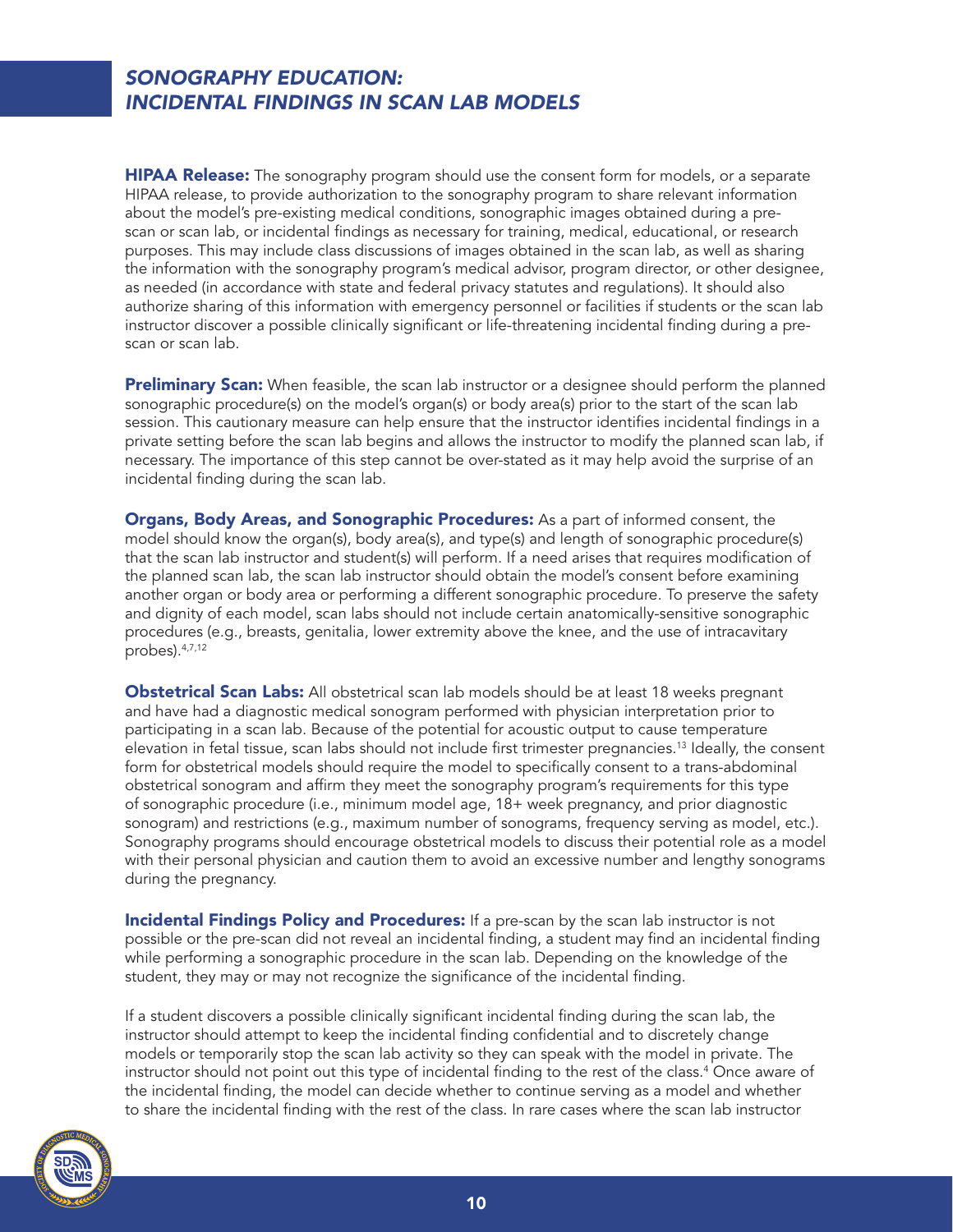believes the incidental finding is of an emergent nature (e.g., sonographically appears to be a possible dissecting aortic aneurysm), the scan lab instructor should ensure appropriate medical care is available (e.g., call 911).

**Scan Lab Supervision:** A sonographer, who is certified and registered in the specialty area of the sonography program concentration being taught or the procedure being performed, should act as the scan lab instructor and directly supervise all sonographic procedures performed on models in the scan lab. A scan lab that uses only phantoms (i.e., no live models) may not require supervision, but the program may need to emphasize to students that they cannot scan each other or external volunteers during what is supposed to be a phantom-only scan lab (see Case Study #5).

**Incidental Finding Referral:** The sonography program's incidental finding policy and procedures should clearly delineate who is responsible for advising the model to follow up with their personal physician and defer questions about the incidental finding to that person. It may also be helpful to have a list of referral physicians in the event the model does not have a personal physician.<sup>1-6,9</sup> For a student serving as a model, another option that may be available is a referral for follow up with their "student health" provider. Some may argue that a model with an incidental finding might view a referral to a specific physician specialist (e.g., vascular surgeon) as a diagnosis.4 One way to address this concern is to ensure the written policy and procedures are approved by the program's medical advisor and the policy and procedures authorize referral to a physician specialist if the scan lab instructor, program director, or their designee believe (based on their education, training, and experience) the incidental finding relates to a particular specialty area.

**Incidental Finding Notification:** The sonography program's incidental findings policy and procedures should delineate the notification procedures for the scan lab instructor to follow if an incidental finding is identified. The procedures may be different if the incidental finding is a normal anatomical or physiologic variation versus a possible clinically significant or life-threatening incidental finding. The notification procedures should include, but are not limited to, who is to be notified, when they are to be notified, what information is to be conveyed, and any further required or suggested action(s):

**Students:** If a student identifies a potential incidental finding in a scan lab model, they should notify the scan lab instructor as soon as possible. If necessary, the student should ask to speak privately with the scan lab instructor (away from the model and other students).

**Scan Lab Instructor:** Instructors should remind students and models prior to the start of the scan lab of the possibility of an incidental finding. The sonography program's policy and procedures should delineate when and how the scan lab instructor is notified about a potential incidental finding (e.g., privately).

**Program Director:** The scan lab instructor should notify the program director if a possible clinically significant or life-threatening incidental finding is discovered during a pre-scan or the scan lab.<sup>2,3,6</sup> This step helps ensure that all parties follow the policy and procedures and that it provides adequate direction to meet everyone's needs, particularly if the incidental finding is serious in nature.

For a model who is also a student in the program, notification of the program director allows the program director to prepare for additional questions from the student, offer suggestions for follow up, and in severe cases, prepare for the possibility of a medical leave of absence or withdrawal from the sonography program.6 If the incidental finding was noted by other

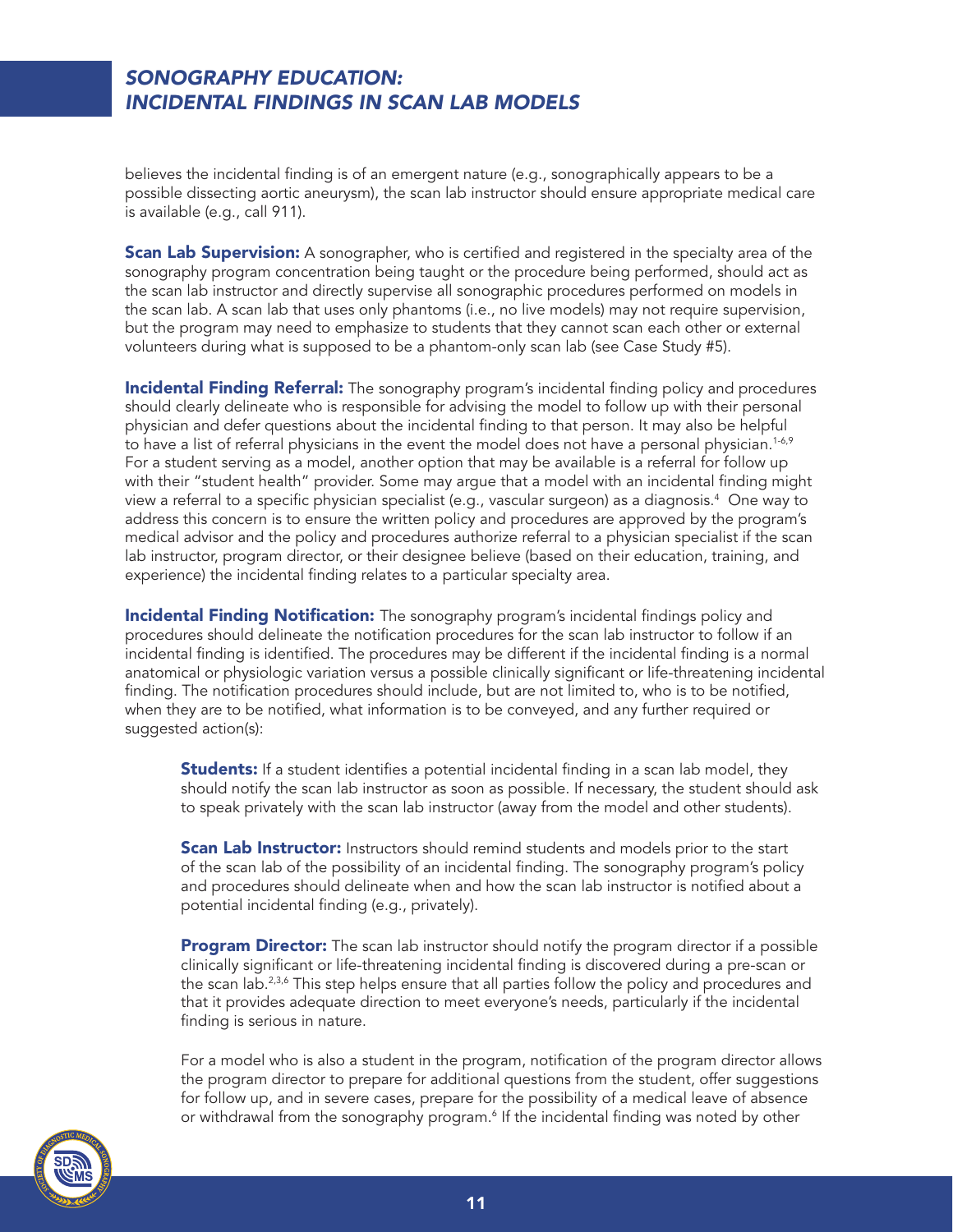scan lab participants or observers, the program director may need to provide assurance that the appropriate procedures are in place and remind everyone to respect the affected student's privacy. The discovery of an incidental finding may also cause students to question their future participation as a model. Individualized counseling may be necessary if a fellow student discovered the significant pathology.

The program director should also debrief with the scan lab instructor. This allows the instructor to process emotions, which they may have held in check while attending to the model, the student sonographer, and the class. It is also an opportune time to reflect on the scan lab policies and procedures and adjust them as neccessary.<sup>3,10</sup>

**Medical Advisor:** The medical advisor's job description and the incidental findings policy and procedures should describe the medical advisor's expected role related to incidental findings. If available, the sonography program's medical advisor may need to discuss a possible clinically significant incidental finding with the model. The medical advisor should also review/approve the sonography program's incidental findings policy and procedures and perform a post-scan lab review of all possibly clinically significant or life-threatening incidental findings. The medical advisor, at their discretion, may wish to write a letter for the model to provide to the model's personal physician.<sup>9</sup>

**Model:** The literature vacillates on whether the scan lab should give the model the option of deciding if the scan lab instructor should disclose incidental findings to them.<sup>1,3,4</sup> However, for medical and legal reasons, the sonography student, scan lab instructor, program director, or other sonography program faculty or staff should not provide diagnostic findings or a diagnosis to the model.

If the incidental finding is not a normal anatomical or physiologic variation or a minor incidental finding, the scan lab instructor should inform the model in a private setting that an incidental finding was found during the non-diagnostic sonographic procedure, including a brief description of the incidental finding in neutral terms without attempting to make a diagnosis. When discussing the incidental finding, it is important to remember to treat each situation seriously and respectfully as this news may be confusing or upsetting for the model.<sup>2,3</sup> Some models may view an incidental finding in a positive light and appreciate knowing and being able to take appropriate action. Others may have a neutral reaction and need time to process the information. Still others may view the information in a negative light due to the added worry, time, and possible expense to their life. $^2$  The scan lab instructor should encourage the model to see their personal physician for follow up and possibly obtain a diagnostic sonography examination.

**Model's Personal Physician:** The scan lab instructor should defer specific questions from the model about the incidental finding to the model's personal physician. It may also be helpful to have a list of referral physicians in the area in case the model does not have a personal physician.<sup>1-6,9</sup> For models who are college students, a referral for follow up with their "student health" provider may be an option.

**Incidental Finding Referral Form:** An "Incidental Finding Referral Form" is one mechanism that sonography programs can use to standardize how and what information related to an incidental finding is shared with the model's personal physician. The form should explain that an educational, non-diagnostic sonographic procedure discovered an incidental finding. The referral form should include information about the sonography program, the model's name, the organ(s), body area(s),

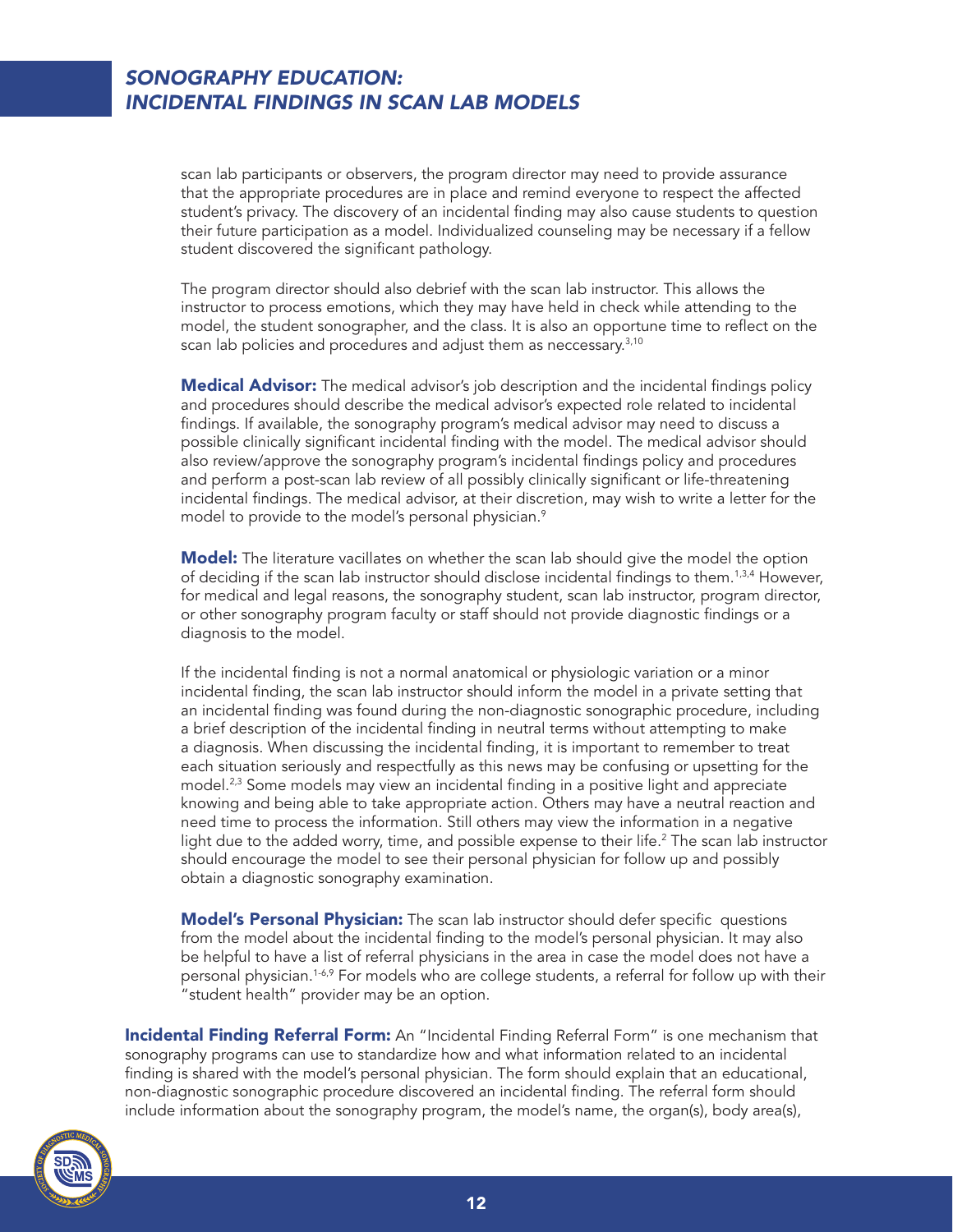sonographic procedure performed, and the date/time it was performed. However, the form should not propose a diagnosis, unless provided and signed by the sonography program's medical advisor or their physician designee. The scan lab instructor should give the referral form to the model and clearly state that it is the model's responsibility to share the referral form with their personal physician. They should also securely store a copy of the referral form in accordance with the sonography program's document retention policy to document the referral.

Many sonography programs do not store the non-diagnostic images generated from a scan lab. However, if the sonography program's policies and procedures include saving and providing any sonographic images from the pre-scan or scan lab to the model's personal physician, the sonography program should clearly mark the images that they are solely for educational, non-diagnostic purposes. In addition, the sonographic images and any related documents should be stored in compliance with the sonography program's policies and procedures.<sup>1</sup>

To avoid any confusion, sonography programs may include a note in their forms and policies and procedures clarifying that the sonography program is not responsible or liable for any costs or results (e.g., diagnostic testing, treatment, mental anguish, etc.) associated with a model seeking medical evaluation or care based on the referral.

**Emergency Situations:** In rare cases, a heightened level of urgency may exist (e.g., the sonographic procedure performed in the scan lab suggests a life-threatening condition, such as a dissecting aortic aneurysm). In these situations, the scan lab instructor or a designee should call an ambulance (e.g., 911), or if already within a hospital, move the model to the emergency department. To address this situation, the consent or HIPAA authorization form should authorize the sonography program medical advisor, faculty, or designee to disclose any applicable medical information held by the sonography program including the incidental finding to emergency personnel or a medical facility, if necessary.

**Contact Person:** All forms and the sonography program's incidental findings policy and procedures should provide contact information for a primary and secondary contact person (e.g., Program Director, faculty member, etc.) in case a model has questions about the forms or incidental findings policy and procedures. While it is important that the scan lab instructor and other sonography program staff be familiar with the forms and incidental findings policy and procedures, unique situations can and will arise that require additional consideration or decision making. The sonography program's policies and procedure should encourage staff to seek guidance when unique situations arise.

# **CONCLUSION**

Sonography programs use a variety of models in their scan labs to give students the opportunity to practice and hone their skills and techniques. There is always a possibility that a student or scan lab instructor will identify an unexpected or unknown finding in a model. Sonography students and the sonography program models and staff should be aware of this possibility.

Incidental findings in scan lab models may range from normal anatomical or physiologic variation or minor findings to possibly clinically significant or life-threatening pathologies. Standardizing the process that the sonography program uses to handle possible clinically significant or life-threatening incidental findings (e.g., provide an "Incidental Finding Referral Form" to the model, notify the

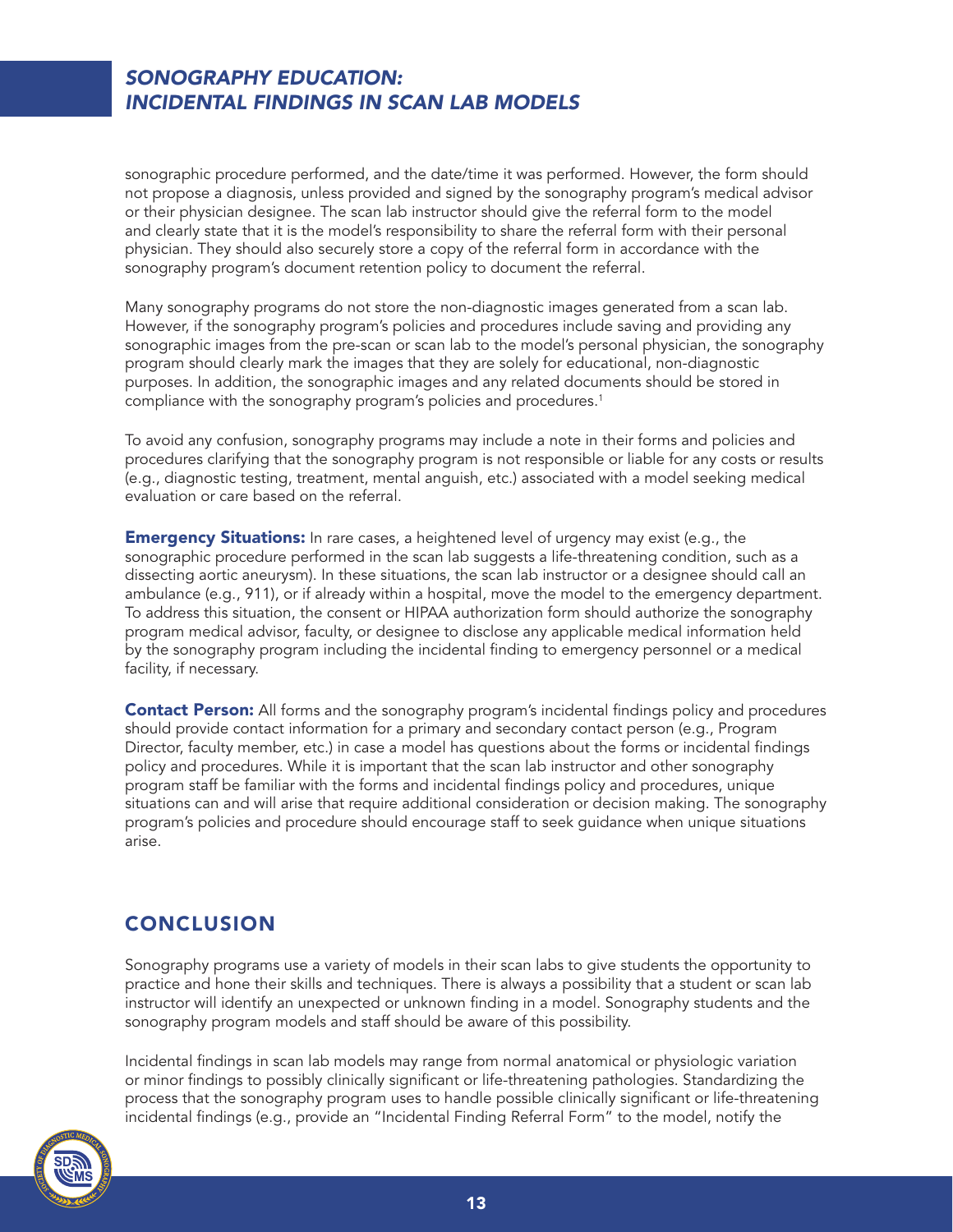Program's medical advisor, etc.) and ensuring that all involved follow the policy and procedures can help avoid medical, legal, and ethical issues that could arise from the identification of incidental findings in a scan lab setting. The sonography program should proactively involve their medical advisor and other key personnel or departments in the development of the incidental finding policy and procedures, as well as the forms used by the sonography program.

#### BEST PRACTICES SUMMARY

- **1. Student Model Opt-In/Opt-Out:** Sonography programs must ensure voluntary and prudent use of students or other model for non-clinical scanning. Students who serve as a scan lab model must be able to freely "opt-in" or "opt-out" at any time. Students' grades and evaluations must not be affected by participation or non-participation. $^{\rm 10}$
- **2. Written Consent Form:** Sonography programs should require all models, including sonography students, to complete and sign the sonography program's written consent form, at least annually (or when updated).
- **3. Incidental Finding Policy and Procedures:** Sonography programs should provide all models, including sonography students who wish to serve as models, with a copy of the sonography program's written incidental finding policy and procedures and offer them an opportunity to ask questions. Sonography programs should also post the incidental finding policy, procedures, and related forms on the program's website for easy access by models as well as incorporate them into the sonography program's student handbook (or equivalent).
- 4. Perform a Preliminary Scan on Each Model: When feasible, the scan lab instructor or a designee should perform the planned sonographic procedures on the model's organ(s) or body area(s) prior to the start of the scan lab session.
- **5. Avoid Incidental Finding Diagnosis:** Sonography students (and sonographers) cannot diagnose in either a medical or an academic environment, so sonography programs should refer models with possible clinically significant or life-threatening incidental findings to their personal physician.
- **6. Revocation of Consent:** When feasible, the sonography program should obtain written revocation of consent to serve as a model. If the model only provides verbal revocation of consent, the sonography program's staff should document the verbal revocation in writing with a notation of the date/time, reason (if stated), etc.
- **7. Security of Medical and Personal Information:** The sonography program should ensure that all documents that have a model's personal information, including any medical information, is properly stored in a secure location in accordance with the sonography program's written document retention policy and procedures and state/federal laws or regulations.

# CASE STUDIES

#### Case Study #1

An instructor scheduled a renal scan lab during the first months of a sonography program's curriculum. The scan lab involved each student scanning the right kidney of a model. While a student was scanning through the kidney, the scan lab instructor observed a possible, subtle hyperechoic mass in the model's liver. With only two more students left to scan the model, the instructor continued with the scan lab. At the end of the scan lab, the instructor discretely asked the model

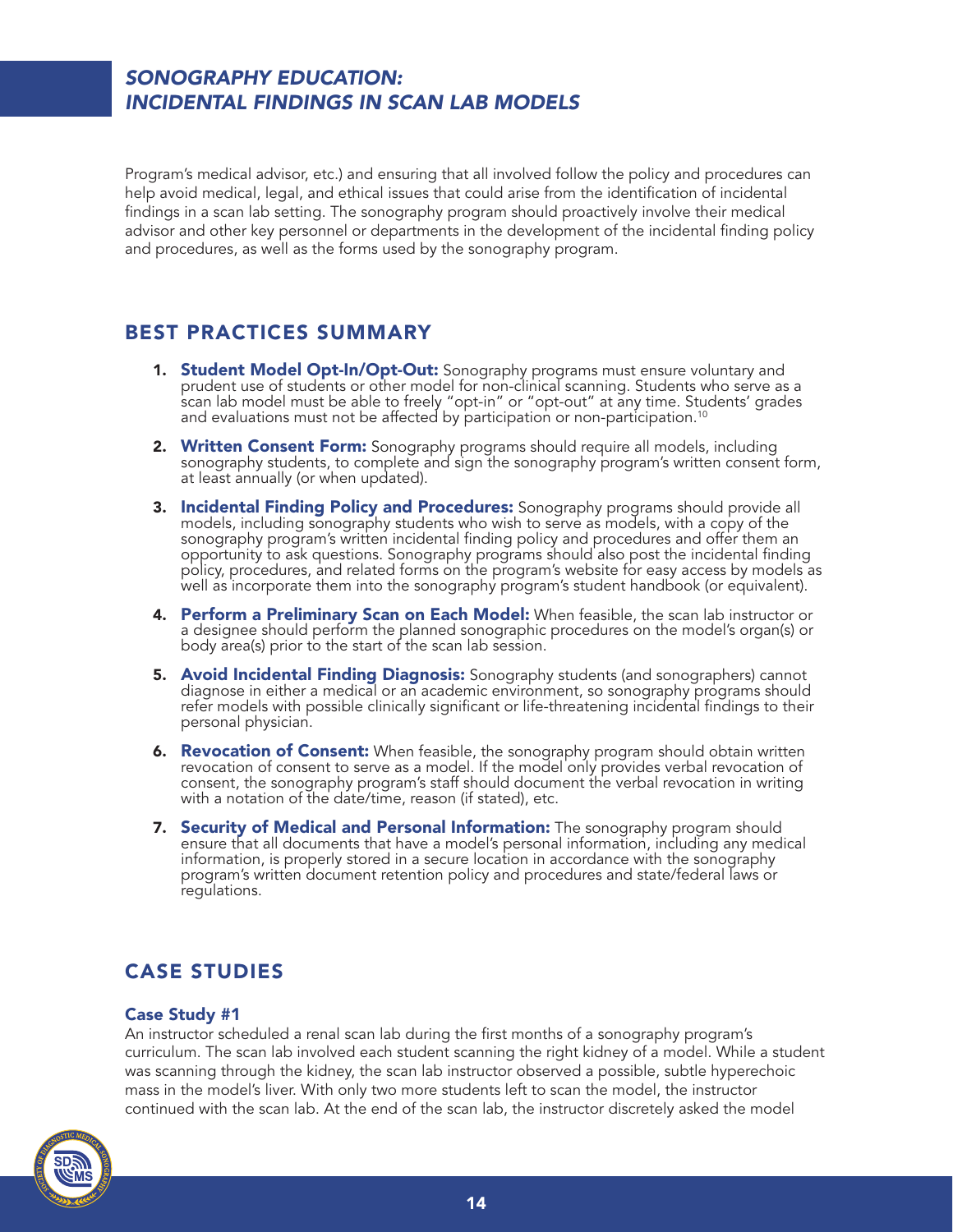to stay behind. Upon scanning the liver more thoroughly, the instructor found a 2.0 cm hyperechoic mass in the right lobe of the liver. The instructor told the model that they noticed something unusual or unexpected (an incidental finding) and encouraged them to follow up with their personal physician. Later, the model participated in another scan lab activity where they reported that their personal physician had ordered a complete abdominal ultrasound examination and diagnosed them with a hepatic hemangioma.

*Discussion: This case study demonstrates how the instructor maintained the confidentiality of the model by not pointing out the possible incidental finding to the class and properly disclosed the finding to the model. If the scan lab instructor had discovered the incidental finding during a prescan, it could have been addressed prior to the scan lab. Now that a physician has diagnosed the model with a hepatic hemangioma, the scan lab instructor could ask the model for their consent to reveal the diagnosis and offer the scan lab students an opportunity to scan the hepatic hemangioma.*

#### Case Study #2

As a visiting instructor, I taught a neonatal spine sonography lecture and scan lab. The scan lab included live scanning on a neonatal scan model who was only weeks old and a relative of a scan lab participant. The neonate's parent signed a consent form. As soon as I placed the transducer on the spine, I noticed an abnormality. The abnormality went undetected by the students, who were new to spine sonography. While I continued to scan, my mind was racing 100 mph trying to formulate a plan. During a break, I called an attending radiologist to discuss the case, who recommended I counsel the parents to contact their pediatrician for follow-up diagnostic imaging.

*Discussion: This case study supports the recommended use of a consent form for models and an incidental findings policy and procedures, with physician involvement when warranted. In this case study, the sonography program obtained the consent of the neonate's parent before performing the sonographic procedure in the scan lab setting. It is unknown whether the sonography program incidental findings policy and procedures specifically authorized the scan lab instructor to contact an attending radiologist for consultation. A pre-scan of the neonate by the scan lab instructor could have identified the abnormality prior to the scan lab and avoided potential issues resulting from the incidental finding.*

#### Case Study #3

As a sonography student, I had a personal experience with an incidental finding. During my second month of school, my instructor was demonstrating to the class how to image the iliac arteries and veins. While they was teaching the scanning technique, I noticed they repeatedly scanned through my left lower quadrant. I thought they were looking at my ovary, so I disclosed my history of polycystic ovarian syndrome. I also commented that my mom had a dermoid cyst removed in the past. It was then that they pointed out a mass-like area that was concerning. My instructor did not tell me what they thought it might be but recommended that I follow up with my family doctor or Student Health. After seeing my doctor and having a diagnostic sonographic examination, they diagnosed me with a 9.0 cm left ovarian dermoid cyst.

*Discussion: This case study demonstrates the need for volunteers to disclose any known pathologies prior to serving as a model. Other unique factors about this case were the student's disclosure of their medical history to their instructor and classmates in the scan lab. Reviewing the model's medical history with the model during a pre-scan could have helped to better manage the incidental finding in a private setting. Now that a physician has diagnosed the model with a dermoid cyst, the scan* lab instructor could ask the model for their consent to reveal the diagnosis and offer the scan lab *students an opportunity to scan the dermoid cyst.*

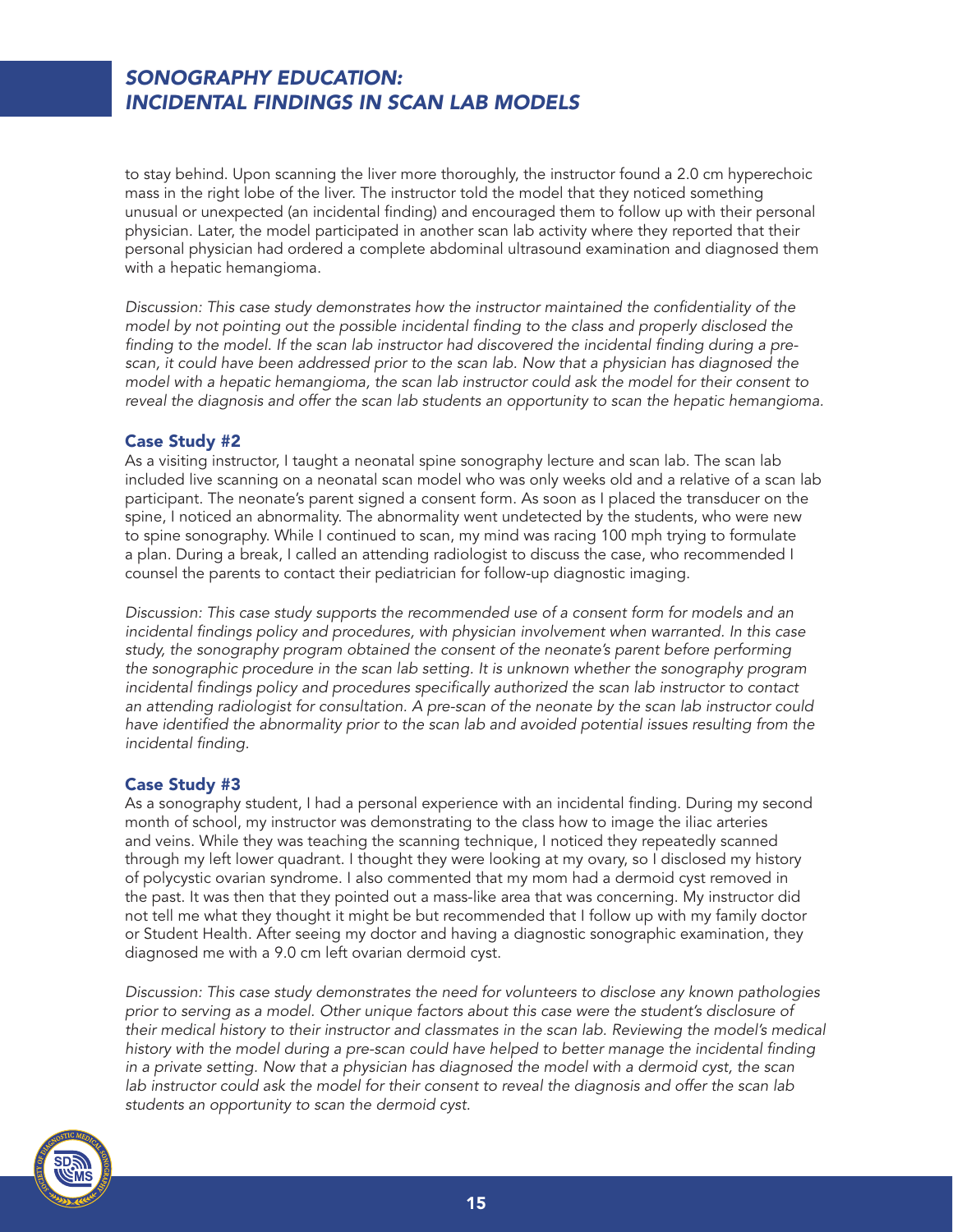#### Case Study #4

Unbeknownst to us, we recently had a student bring their under-age sister into the scan lab to act as a model. The consent form was completed and signed in the scan lab, but the student didn't consider that the sister was under-age or that the student was supposed to be supervised for any sonography procedures performed on a model. The faculty member had unlocked the scan lab door because the student indicated they would be practicing scans using a phantom. We disciplined the student for this after we discovered they had logged their sister's name as a model. We thought we had this tightly controlled. What a learning experience!

*Discussion: This case study demonstrates the need to have consent forms for models and to ensure both students and staff understand and follow the sonography program's policies and procedures, including scan lab requirements or restrictions.*

## REFERENCES

1. Fox JC, Richardson AG, Lopez S, Soiley M, Lotfipour S. Implications and approach to incidentals findings in life ultrasound models. *West JEmerg Med.* 2011;12(4):472-474. doi:10.5811/ westjem.2011.2.2054.

2. Pols J, Boendermaker P, Muntinghe H. Incidence of and sequels to medical problems discovered in medical students during study-related activities. *Med Educ.* 2003;37(10):889-894. doi:10.1046/ j.1365-2923.2003.01628.x.

3. Boendermaker P, Pols J, Scherpbier AJ. Unexpected pathological findings in skills training and assessing skills. *Med Teach.* 1999;21(6):586-587. doi:10.1080/01421599979013.

4. Siegel-Richman Y, Kendall JL. Incidental findings in student ultrasound models: Implications for instructors. *J Ultrasound Med.* 2017;36(8):1739-1743. doi:10.7863/ultra.16.08014.

5. Phillips M, Vazquez A. Abnormal findings in "normal" research volunteers. *Control Clin Trials.* 1987;8(4):338-342. doi:10.1016/0197-2456(87)90154-1.

6. Boendermaker P, Pols J, Scherpbier AJ. Unexpected pathologic findings during skills training or assessment. *Acad Med.* 1998;73(11):1126. doi:10.1097/00001888-199811000-00005.

7. Blickendorf J, Adkins E, Boulger C, Bahner D. Trained simulated ultrasound patients. *J Ultrasound Med.* 2014;33(1):35-38. doi:10.7863/ultra.33.1.35.

8. Kirschen MP, Jaworska A, Illes J. Subjects' expectation in neuroimaging research. J *Magn Reson Imaging.* Published Online: January 13, 2006 doi:10.1002/jmri.20499.

9. Rienzo CE, Mark IT. Serendipitous diagnosis of a ganglioneuroma in a diagnostic medical sonography educational setting. *J Diagn Med Sonogr.* 2016;32(3):181-184. doi:10.1177/8756479316640527.

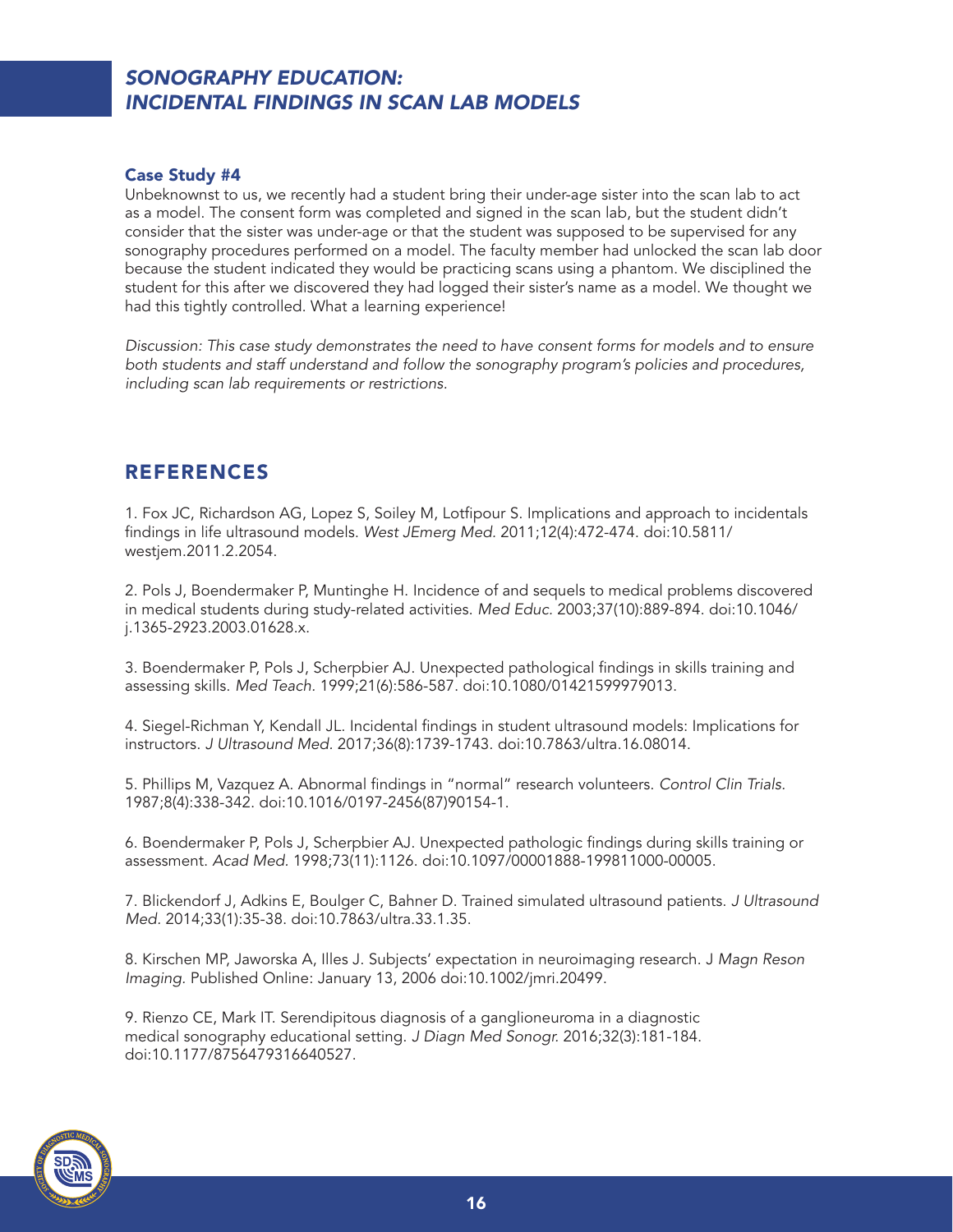10. Commission on Accreditation of Allied Health Education Programs. Standards and guidelines for the accreditation of educational programs in diagnostic medical sonography. Joint Review Committee on Education in Diagnostic Medical Sonography. Available at: http://www.jrcdms.org/ pdf/DMSStandards.pdf. Accessed August 28, 2018.

11. Mills P, Joseph AE, Adam EJ. Total abdominal and pelvic ultrasound: incidental findings and a comparison between outpatient and general practice referrals in 1000 cases. *BR J Radiol.* 1989;62:974-976. doi:10.1259/0007-1285-62-743-974.

12. Wearn AM, Rees CE, Bradley P, Vnuk AK. Understanding student concerns about peer physical examination using an activity theory framework. *Med Educ.* 2008;42(12):1218-1226. doi:10.1111/ j.1365-2923.2008.03175.x.

13. American Institute of Ultrasound in Medicine. Statement on mammalian biological effects of heat. Available at: https://www.aium.org/officialStatements/17. Accessed December 10, 2018.

14. Plans for detecting and managing incidental findings associated with research imaging procedures. Johns Hopkins Medicine Available at: https://www.hopkinsmedicine.org/institutional\_ review\_board/guidelines\_policies/guidelines/incidental\_findings.html. Accessed August 28, 2018.

15. Barnett S. Live scanning at ultrasound scientific conferences and the need for prudent policy. *Ultrasound Med Biol.* 2003;29(8):1071-1076. doi:10.1016/s0301-5629(03)00898-6.